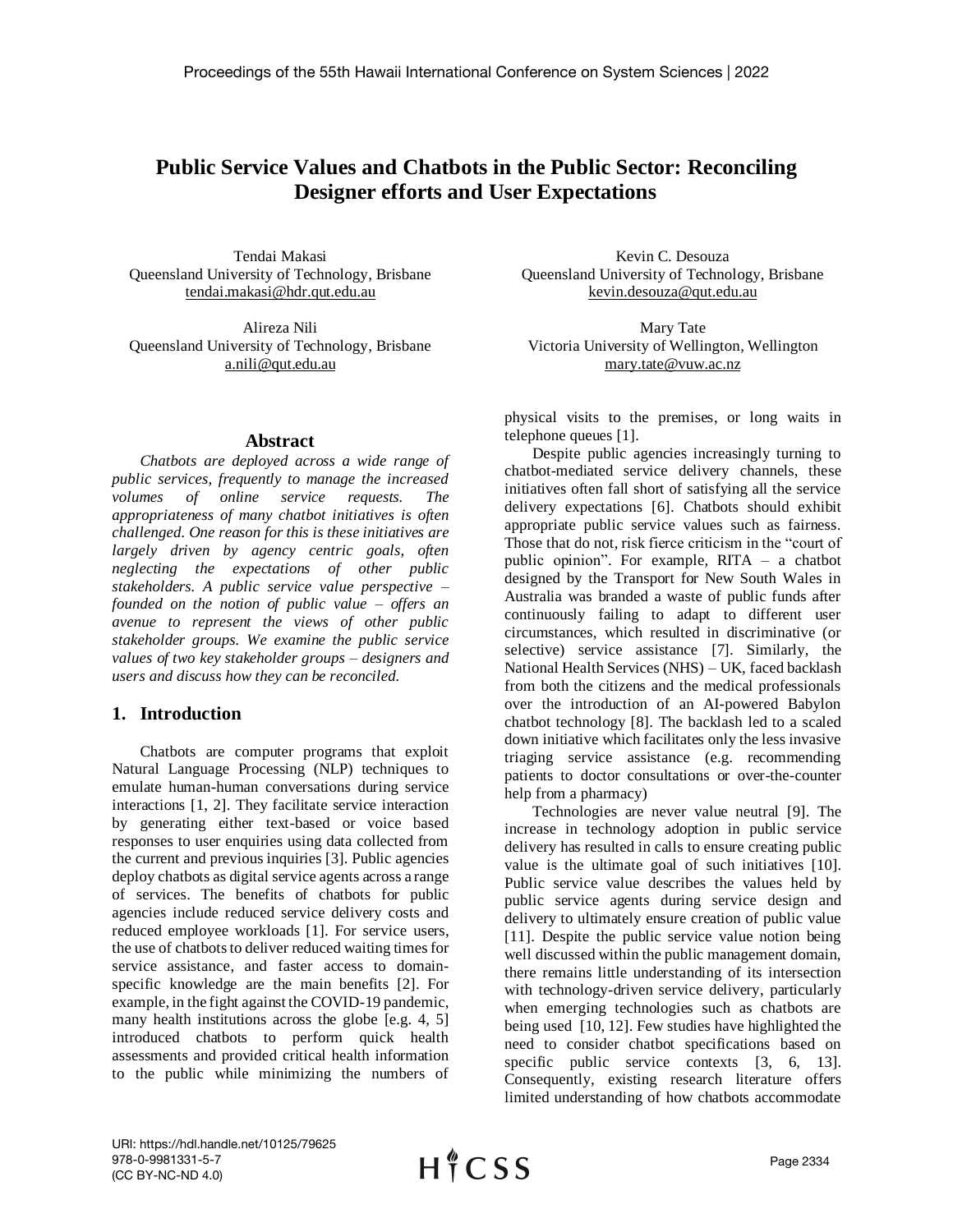public service value within the public sector. Chatbots used in public services are made up of a composition of design choices made by the chatbot designers based on specifications provided by the public agencies [14]. We know little about what value dimensions are prioritized by chatbot designers. There is also limited knowledge about the importance of these value dimensions to the chatbot users and what they expect. Paying insufficient attention to public service value dimensions can reduce the likelihood of acceptance by the public, and can lead to controversies [15].

To ensure chatbot initiatives within the public sector holistically contribute towards public service value, we investigated stakeholder groups directly involved in public sector chatbot initiatives including the chatbot users and chatbot designers. We address the question "What are the public service value dimensions that need to be considered for designing chatbots in chatbot-mediated public services (a) from the designer perspective and (b) from the user perspective?".

Considering the two perspectives enables understanding the impact of introducing chatbots on those directly involved in the design, development, implementation and use of chatbots. Specifically, we seek to reconcile these two public stakeholder group accounts of chatbot-mediated public service value for two reasons including (1) informing the design choices (choices of values which are driven partly by the requirements defined by the public agencies and other times by the individual choices of the chatbot designers) [16]; and (2) understanding the user perspective of value expectations from chatbot initiatives in public sector. Understanding and reconciling these viewpoints is critical towards designing chatbots that contribute towards the creation of public value holistically [17].

# **2. Study Background**

#### **2.1. Chatbots in public service delivery**

Public agencies often deploy the task-oriented chatbots which are designed to assist people with specific service inquiries. These chatbots can be classified into specific types based on the technical features and capabilities [3]. Following [3, 18], we consider the algorithmic approach as the key distinguishing criteria for categorising chatbots. Chatbots employ either a rule-based approach or an AI/ machine learning driven approach. Rule-based chatbots exhibit basic functional capabilities. We refer

to these as basic chatbots. On the other hand, AI/machine learning driven chatbots exhibit advanced functional capabilities. We refer to these as the advanced chatbots.

Basic chatbots follow a retrieval based model where responses to user queries are linked to predetermined responses in a manner similar to moving through the branches of a tree diagram [19]. Basic chatbots use a repository or knowledge base (e.g. FAQ responses database) of predefined responses with a ranking model that selects an appropriate response matching the user's enquiry [20]. Basic chatbots can either lead highly structured interactions (e.g. MANDI<sup>1</sup>, TfL TravelBot<sup>2</sup>), or can handle evolving semi-structured interactions (e.g.  $CHIP<sup>3</sup>$ , RAMMAS<sup>4</sup>). Basic chatbots can interpret individual requests and match these with the linked data sources to provide the appropriate information and service links for the individual.

Advanced chatbots follow a generative-based model, leveraging machine learning capabilities to exploit a knowledge base of multiple repositories to generate responses to user queries. The algorithms that generate responses improve overtime by automatically learning user inquiry patterns [19]. Advanced chatbots can retain interactional data to create user profiles, and have capabilities to keep track of context, thus facilitate evolving interactions with the users. Further, advanced chatbots assist with generating potential service recommendations based on the rich user profiles [21], and sometimes for negotiating personalized service options with the users [e.g. 22].

#### **2.2. Public service value in chatbot mediated service delivery**

Public services are often complex and need to cover diverse citizens' needs and circumstances [23]. Public agencies may struggle with institutional inertia and often tend to be risk averse due to reputational risk related to appropriate use of public funds (e.g., investing in chatbot-mediated service delivery should create value for service applicants) [24]. Public value theory provides a narrative that can help to explain the contributions of digital technologies such as chatbots in the public sector using broader criteria than merely cost effectiveness [10]. Chatbots serve as digital agents during service delivery, often taking the place of human agents. Public service values describes the values held by public agents during service delivery to facilitate creating public value [6, 11]. Deploying chatbots for public service delivery requires attention

<sup>1</sup> https://www.qld.gov.au/law/housing-and-neighbours

<sup>2</sup> https://www.facebook.com/tfltravelbot/

<sup>3</sup> https://labavn.force.com/LABAVN/s/#

<sup>4</sup> https://www.dewa.gov.ae/en/rammas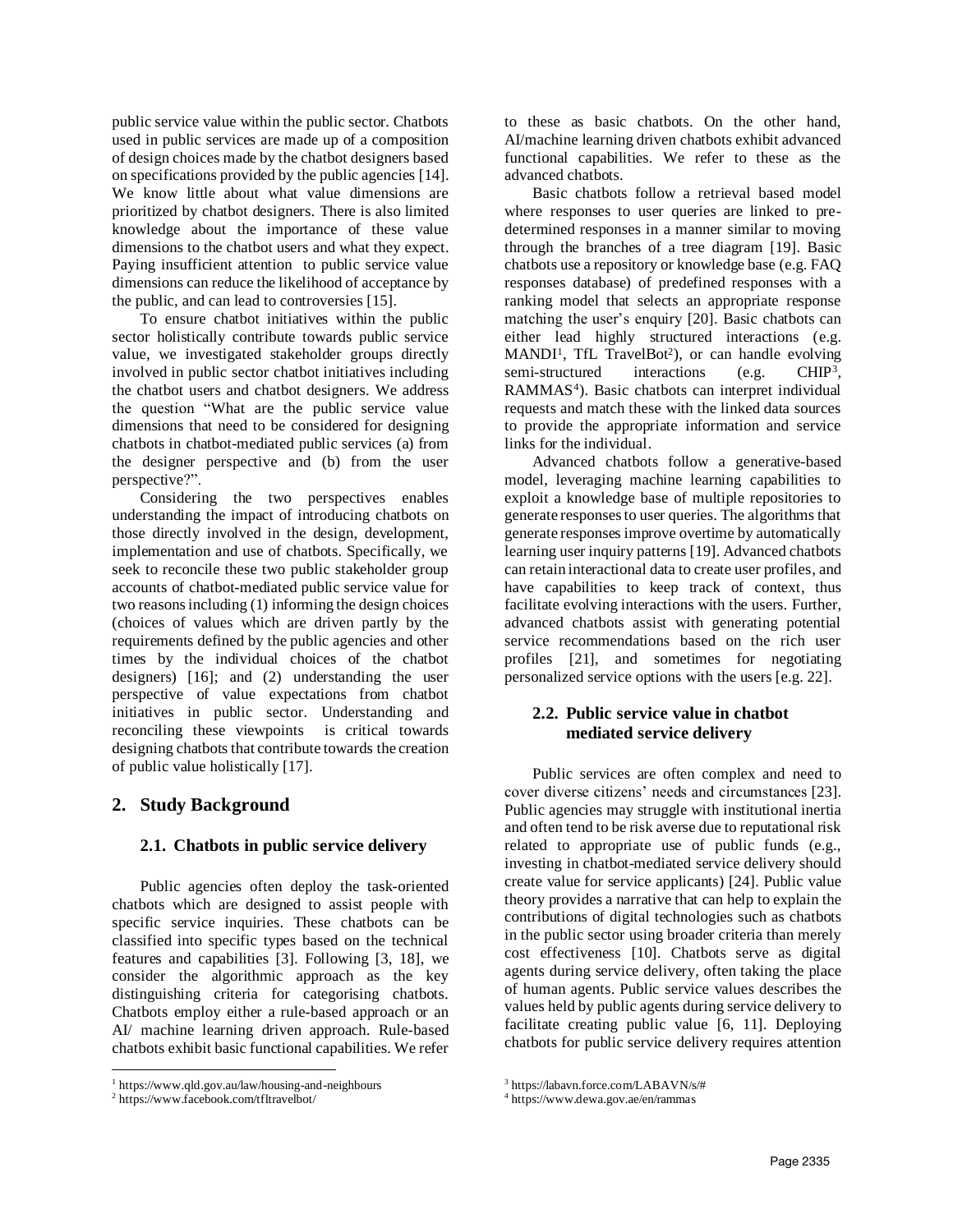to the notion of public service value to ensure a range of benefits for the public, including better and more flexible services, improved effectiveness of service delivery, and improved sense of safety and trust in government [6, 11].

There is limited empirical research that focuses on chatbot-mediated public service value dimensions. Chatbot design research tends to focus indirectly on enhancing only a subset of the chatbot-mediated public service value dimensions. A literature review of current chatbot design research towards facilitating public service value dimensions described in [6] shows that user orientation receives the highest levels of research attention. Recommendations for enhancing user orientation include (1) developing chatbots with emotional intelligence [25]; (2) incorporating 'direct address' ("i.e., *including the user's name in an utterance directed to the user*") in chatbot interactions [26]; (3) incorporating additional and advanced APIs (e.g. Google Translate, Google Maps) in chatbots to orient the chatbot conversational capabilities towards better understanding the user's requirements [25]; and (4) developing chatbot interactive capabilities that facilitate incremental service negotiations that go beyond a single interaction experience [27].

Other studies have also investigated different chatbot designs to indirectly address other public service value dimensions. For example, research towards integrating multimodal chatbot interfaces can enhance the four public service value dimensions including effectiveness [28], adaptability [29] and collaborative intelligence [28]. Enrichening chatbot responses with social signals has been studied as a means to enhance trust [29]. Considering professionalism, the importance of chatbot context awareness with regards to cultural sensitivity has been examined [30]. The degree to which direct addressing during chatbot-human interaction affects perceptions of professionalism was investigated in an experimental study [26]. We contribute to this discourse by comparing and reconciling the values of designers and users, within an overall public service value framework.

# **3. Methodology**

Our approach involved investigations from two distinct perspectives: (1) user focused investigations and (2) designer focused investigations. The user focused investigations followed a laddering interviews approach to understand the specific public service value dimensions that contribute towards the users' decision to use (or not to use) a chatbot. The laddering interviewing technique enables soliciting relationships between specific chatbot attributes and value dimensions from chatbot users. The designer focused investigations followed a semi-structured interview approach to understand the public service value perspective of chatbot designers during their design work. Semi-structured interviews are suited to draw information from chatbot designers with an existing appreciation of how specific chatbot attributes influence the associated value dimensions. We triangulated the findings from the two participant groups to ensure coverage and reliability of the overall research findings.

#### **3.1. Chatbot-user focused investigations**

We adopted the A-C-V laddering interview technique. Laddering connects the observable attributes (A) of a product or service (e.g., technology affordances) with the perceived consequences, that is, the benefits or feelings experienced by the user (C). These in turn are linked to core values or beliefs held by the user  $(V)$  [36, 37]. Laddering is an interviewing approach that enables understanding how users translate the attributes of an artifact into meaningful value interpretations [31]. Laddering technique involves a series of directed probes to sequentially reveal the users' motives for choosing a particular service (or product) [32]. Laddering uses a hierarchical structure starting with user perception of the specific features of service (or product) and building from those to draw out the root reason of a user's decision about the product or service.

Laddering technique was adopted to understand the specific factors that motivate citizens (service consumers) to use chatbots to access public services. "*Laddering works best when respondents are providing associations while thinking of a realistic occasion in which they would use the product*" [31]. We used 3 scenario descriptions to ensure that all participants reflected on a realistic experience of chatbots within a similar context. With a chatbot presented as an optional service channel, the 3 scenario descriptions deliberately focused on three different service sectors with varying degrees of service complexity to capture a broad range of public services including : (1) a situation when the user unexpectedly loses their job and needs information relating to accessing government unemployment funding; (2) a situation when the user requires guidance with completing their financial income records for tax purposes; and (3) a situation when the user needs to make a specialist medical appointment. Participants were given time to familiarize themselves with each of the three scenario descriptions before the interviewing commenced.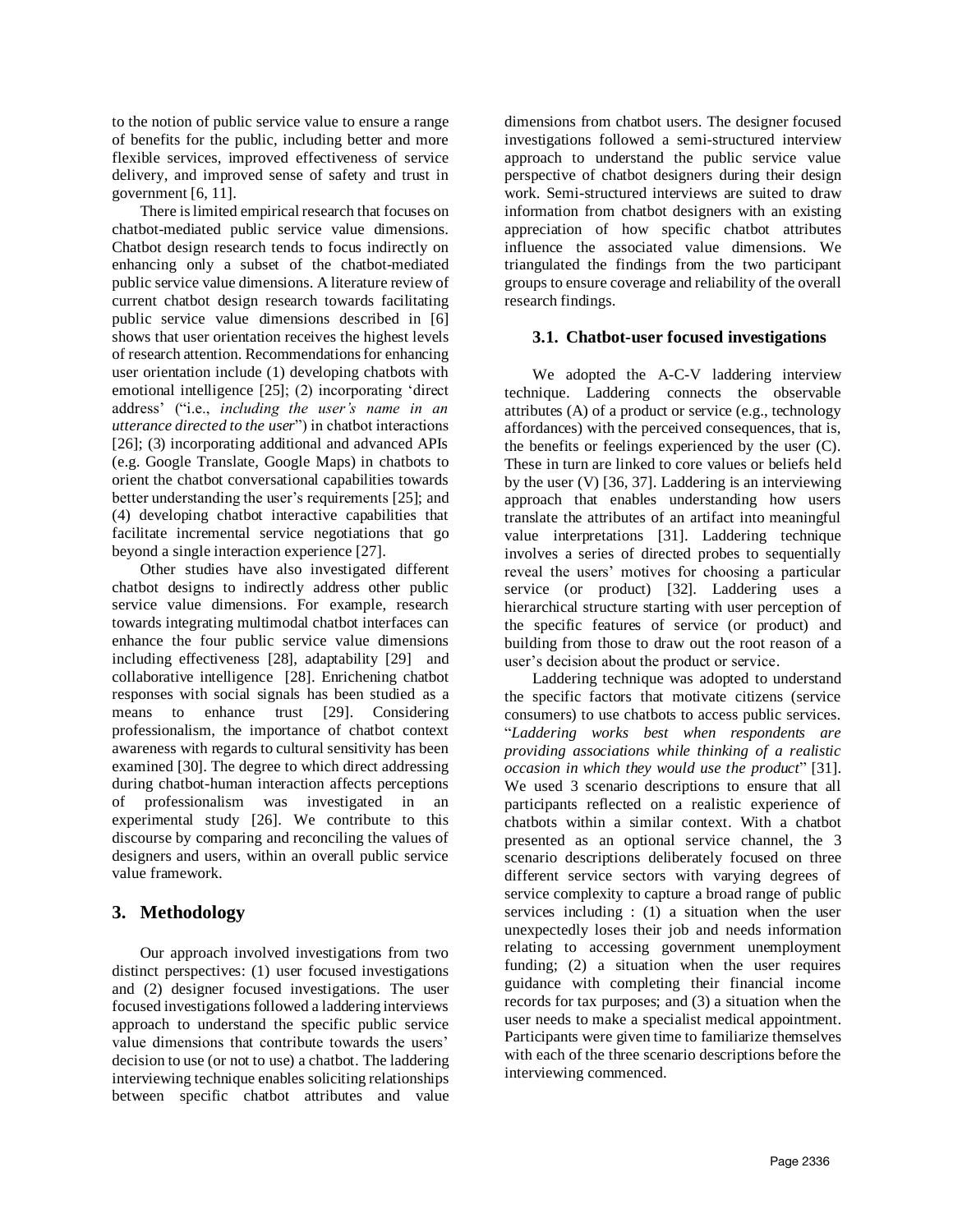Since the laddering technique enables linking the specific attributes of an artefact with value interpretations, we advertised for potential participants who had first-hand experience with a chatbotmediated public service in Australia through social media posts on Facebook and LinkedIn. We conducted a total of 25 interviews with chatbot users, in addition to 3 pilot interviews that were initially conducted to refine the interview protocol. All the interviews were conducted over a period of 4-5 months. On average, each interview lasted between 20 to 40 minutes.

Through the laddering-based interview questioning, the study first solicited from each interviewee: (1) the desirable chatbot affordance (A) (higher-level enablement [33]) that influences the choice to use (or not use) a chatbot; (2) the consequence (C) of having the specified chatbot affordance during chatbot-mediated public service interaction; and  $(3)$  the core value  $(V)$  as the root value motivating the decision to use a chatbot to access the specific public service. In the case where the interviewee opted against using a chatbot, the interviewing followed an approach referred to as negative laddering – a widely acknowledged way of exploring hidden assumptions by formulating opposite meanings of the responses and probing for implications of these opposite meanings [31]. Table 1 shows two interview extracts comparing the two possible laddering interview questioning sequences.

| Table 1: Examples of questions and user |
|-----------------------------------------|
| comments from the laddering interviews  |

| <br>Laddering interview     | יטיי ישאייו שישי<br>Negative laddering |
|-----------------------------|----------------------------------------|
| (sample responses)          | (sample responses)                     |
| Q: Would you use<br>a       | Q: Would you use<br>a                  |
|                             |                                        |
| chatbot in this scenario?   | chatbot in this scenario?              |
| A: "Yes, I would"           | A: "No, I wouldn't"                    |
| Q: What is the main reason  | Q: What is the main reason             |
| that would drive you to use | that would make you opt                |
| a chatbot?                  | not to use a chatbot?                  |
| A: "availability of chatbot | A: "this is related to a very          |
| is $24/7$ I am not worried  | personalized issue  a                  |
| about business hours"       | chatbot would take a lot of            |
|                             | time"                                  |
| Q: Why is having someone    | Q: Why is not having 'a                |
| to talk to when you need to | personalized experience'               |
| important to you?           | important to you?                      |
| A: "I have had bad          | A: "It's necessary to                  |
| experience with call        | understand the intensity of            |
| centres  put in long        | the program required for               |
| queues, having to wait"     | me"                                    |
| Q: Why is avoiding long     | Q: Why is<br>being                     |
| queues important to you?    | understood accurately                  |
| A: " the efficiency of      | important to you?                      |
| getting help when I need it | A: "It reduces the chances"            |
| most."                      | of incorrect                           |
|                             | recommendations"                       |

All data collected through the laddering interviews was analysed following the three steps suggested by Reynolds and Gutman [31] including content analysis, construction of an implication matrix, and construction of the hierarchical value map (HVM). Through content analysis, constructs were consolidated based on participant responses with similar underlying ideas. To establish connections between the constructs, all constructs were categorized into appropriate classes from affordances, consequences and then values. Next, for each of the laddering responses, the corresponding A-C-V sequence was established. All the A-C-V sequences were summarized to create an implication matrix that indicates the number of times each construct is linked directly (without any intermediary constructs) and indirectly (with at least one intermediary construct) to all the other constructs. To visualize the relationships between constructs, we generated a HVM. The widths of the interconnecting lines of the HVM show the strengths of the relationships between the constructs.

# **3.2. Chatbot-designer focused investigations**

Semi-structured interviews are well suited to draw the individual thoughts of the participants using follow-up questions [34]. Guided by the chatbotmediated public service value dimensions described in [6], we conducted semi-structured interviews with chatbot designers to explore the chatbot-mediated public service value dimensions from the chatbot designers' perspective; and determine how these value dimensions are accounted for during chatbot design.

The first section of the interviews aimed to profile the interviewees' chatbot design experience in terms of the number of years in chatbot design for public sector and the diversity of sectors. The second and third sections aimed to understand which public service value dimensions were prioritized during the design initiatives and included questions such as: what were the most important dimensions during the chatbot design, and how were these dimensions accounted for during chatbot design? The second section solicited responses based on the interviewees' previous chatbot design experiences. With the scarcity of advanced types of chatbots in the public sector [3], we envisioned that the chatbot designers' responses would most likely reflect insights that relate to the basic types of chatbots. To draw insights specific to advanced chatbots, we adopted a scenario-based approach that described requirements to design an advanced chatbot for use in the public sector in the third section. Using the scenario approach in research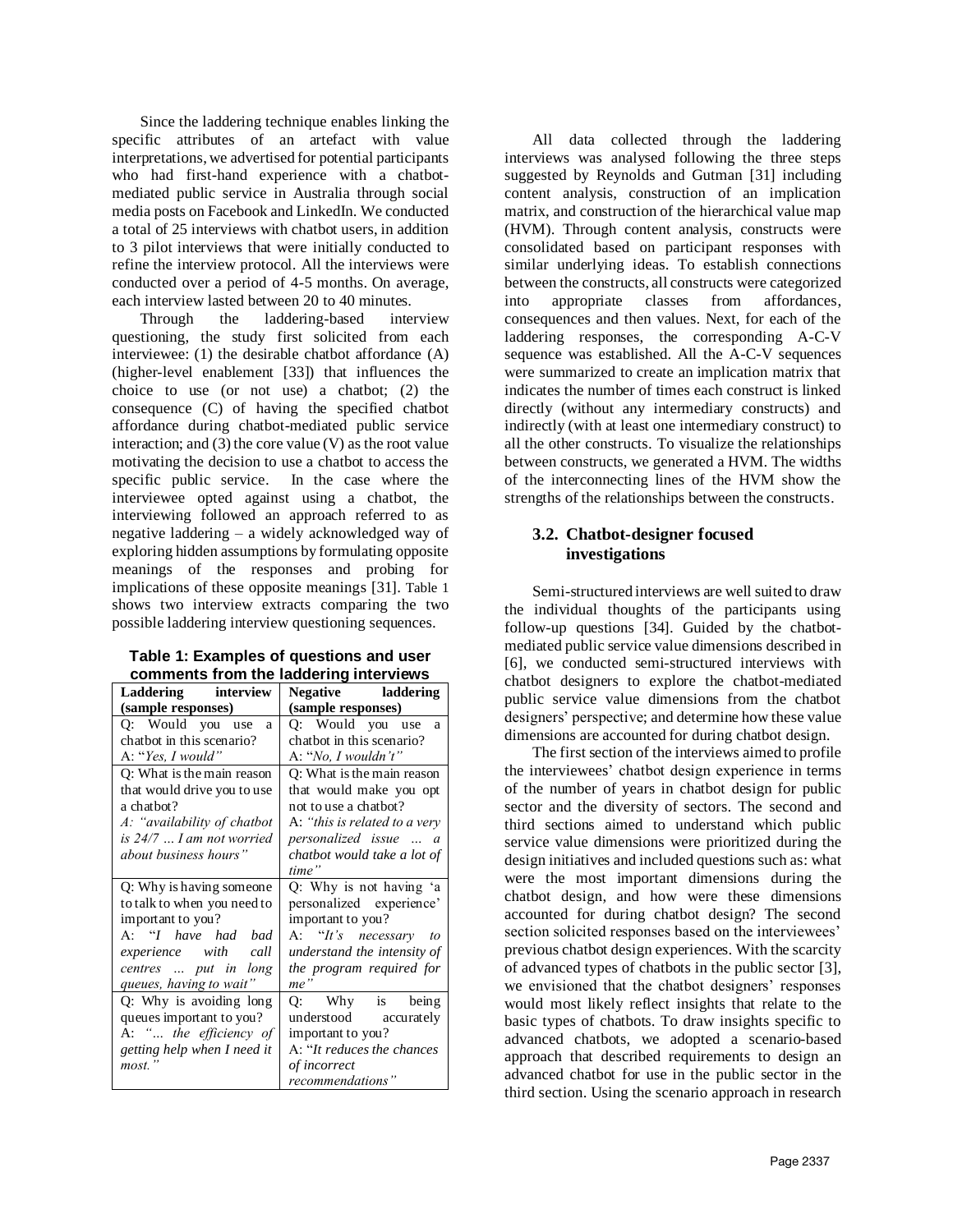provides a way to enhance preparedness and anticipate consequences of certain actions [35].

We identified potential participants (i.e., chatbot designers) with experience designing chatbots used in any specific public sector only in the commonwealth countries through their online profiles shared on LinkedIn. Invitations for participation in the interviews were sent individually to each of the potential participants. In addition, we used the snowballing technique (where each of the agreed participants suggested other potential chatbot designers) to identify more participants. In total, we conducted 12 interviews (including 3 pilot interviews to validate the interview protocol) with chatbot designers online via Zoom. The interviews were conducted over a period of 3-4 months. Each interview lasted on average between 40 minutes to 60 minutes.

The interview transcripts were analysed following a directed content analysis approach described by Hsieh and Shannon [36]. We established the initial codes of the content analysis as the 14 public service value dimensions. All transcripts were read, and relevant information was coded onto the respective codes (i.e., the value dimensions). Finally, all coded information was reviewed to understand how each public service value dimension was prioritized and accounted for during chatbot design.

#### **4. Findings**

We present the findings from the laddering interviews with the chatbot users (Section 4.1) and the findings from the semi-structured interviews with the chatbot designers (Section 4.2).

#### **4.1. Chatbot users' perception of chatbotmediated public service value dimensions**

The initial step during the laddering interviews solicited the specific chatbot affordances that drew the interviewees towards using a chatbot. In total, we discovered eight affordances. Starting with the most popular affordance, these include: (1) ease of use – chatbot's ability to facilitate an interaction with minimum effort from the user; (2) predictability  $$ chatbot's ability to provide the expected level of assistance for the user; (3) personalization  $-$  chatbot's ability to provide access to information that is relevant and appropriate to each user's specific circumstance; (4) reasoning competency – chatbot's ability to process the information shared by the user exhibiting acceptable levels of attention to detail; (5) quick responses – chatbot's ability to provide quick

responses; (6) multi-modality – chatbot's ability to take into consideration information conveyed by the user in a non-verbal or non-textual form; (7) active links – chatbot's ability to provide links to relevant information; and (8) understanding capacity – chatbot's ability to accurately translate the information shared by the user to determine the exact user's needs.

We identified a total of six consequences linked to the chatbot affordances. Starting with the most frequent consequence, these include: (1) high accuracy  $-$  receiving accurate information; (2) no waiting  $$ timely access to service assistance; (3) saves resources minimized cost to access information: (4) information accessibility – facilitating easy access to relevant information;  $(5)$  information usability – receiving information in a readily usable format; and (6) clarification – receiving explanation of outcomes.

We identified a total of four value dimensions including (1) efficiency – achieving the appropriate outcome in a timely manner; (2) effectiveness – achieving the intended outcome with the information provided; (3) sustainability – maintaining an overall state of wellness; and (4) trust - having confidence in the accuracy of the outcome.

We generated a total of 75 A-C-V sequences. A total of 53 unique A-C-V sequences showed strong relationships between certain combinations of constructs. For example, '*ease of use'* and '*efficiency*' (10 direct links and 4 indirect link); and *'high accuracy'* and *'effectiveness'* (15 direct links) were the strongest interlinks. Figure 1 visualizes the strengths of the resulting relationships between the constructs.



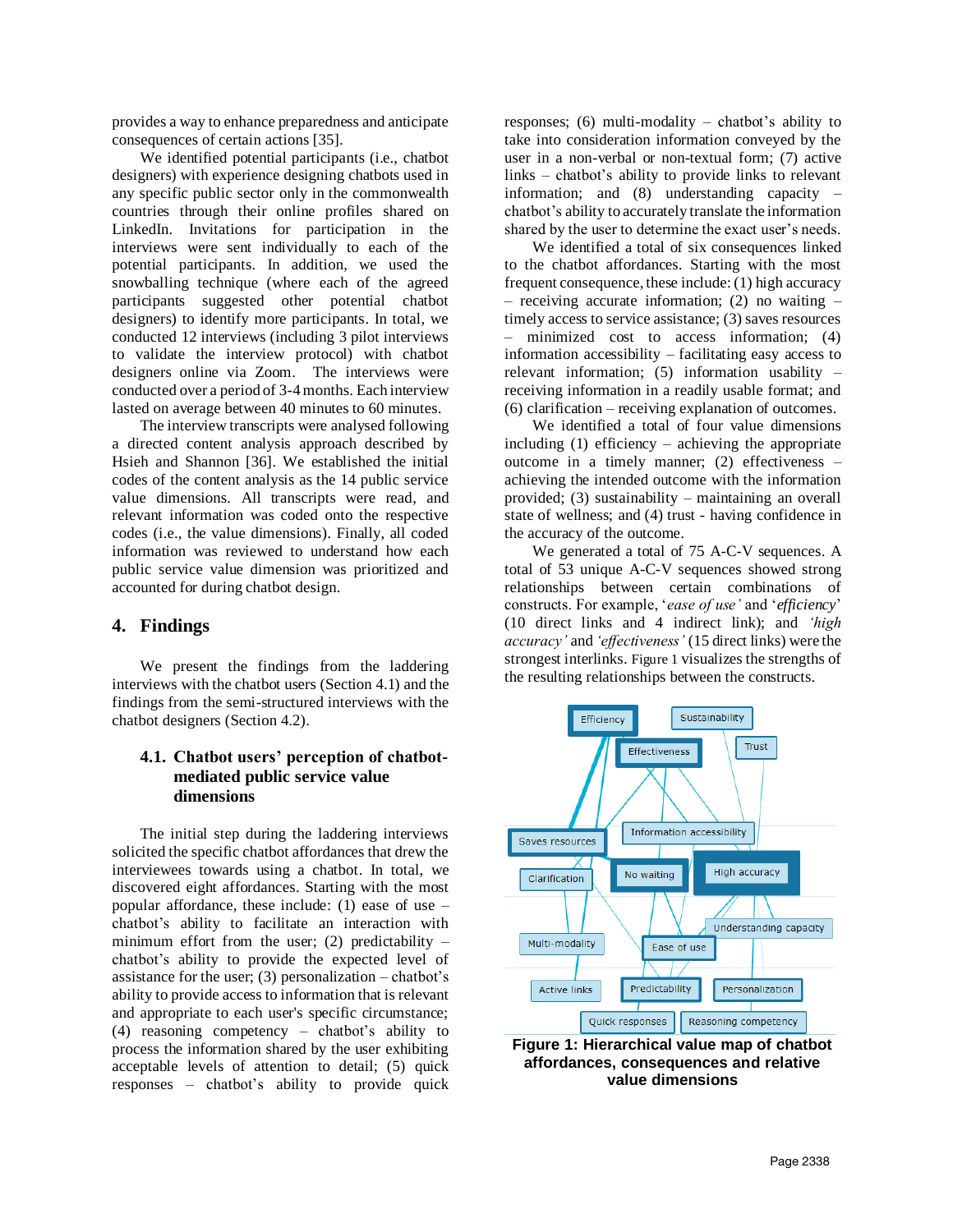#### **4.2. Chatbot designers' perception of chatbot mediated public service value dimensions**

First, we observed 3 distinct levels of how chatbot designers prioritize chatbot-mediated public service value dimensions during chatbot design efforts. The first level comprises of six dimensions discussed as high priority for both basic and advanced chatbots in the public sector. These include efficiency, effectiveness, user-orientation, professionalism, adaptability and trust in government. The second level comprises of five value dimensions cited as critical dimensions particularly in relation to chatbots that specifically retain user profiles (typically the advanced type of chatbots). These include privacy, legitimacy, accountability, acceptability and social license. The third level comprises of four dimensions acknowledged as highly important in terms of the overall performance management of all chatbot initiatives in the public sector. These include openness, sustainability, fairness and collaborative intelligence.

The importance of efficiency is expressed in two different perspectives. Efficiency is discussed in terms of optimizing the costs associated with chatbot initiatives in the public sector: "*you should make sure that the cost of having a (chat)bot is cheaper than the cost of having a human worker … every feature on the (chat)bot* [should be] *cost effective"*– [Interviewee 1]. Also, designers discussed efficiency from the perspective of individual chatbot user leaning towards an improved and timely service experience: "y*ou have to consider how quickly and efficiently you can give feedback to the* [chatbot user] *because that will be the determinant of a successful user experience for them."* – [Interviewee 7].

Effectiveness is expressed in terms of how a chatbot provides accurate and relevant information to the user during the interaction: *"I always make sure the (chat)bot is working correctly, there's no bugs, it matches the answers correctly"* – [Interviewee 1]. A close interdependency between efficiency and effectiveness is emphasized by various interviewees e.g., *"effectiveness is like an outcome of an efficient design … if the service is efficient, then the service is also effective and those go hand in hand for the user to essentially enjoy the experience"* – [Interviewee 4].

User-orientation is discussed in relation to how the chatbot is designed to best understand the user requirements during interaction: *"User orientation [requires] understanding who the chatbot is speaking to, making sure that the experience is correctly orientated to the user"* – [Interviewee 12].

Professionalism is discussed as important towards ensuring the users are not put off the main goal of interaction by unnecessary utterances from the chatbot: *"the chatbot should have a direct way of responding. It should not be sarcastic, but it should*  [show] *a soft manner that treats everyone in a proper way."* – [Interviewee 7].

Adaptability is what ensures the chatbot remains a reliable source of service assistance in all circumstances. The designers acknowledged the importance of chatbots sensitivity to changing conditions such as updates in relation to information on service applicant's eligibility for a range of services. in the way public services are provided: *"we've seen with this COVID outbreak content we needed to update daily or maybe hourly regarding cancellations and [many other] things."* – [Interviewee 2].

The importance of privacy was discussed around protecting the identifiable components of individuals data collected during the interaction. Interviewees emphasized the need to avoid retaining and using sensitive user information unless it is absolutely necessary to do so: *"it's mostly about the storage of the conversations. If you build a user profile, what do you use it for and how you store it? … conversation should be stored for a maximum time only to analyze if something went wrong, and access to those conversations should be limited ..."* – [interviewee 3].

Trust in government is influenced directly by the chatbot (during interaction): *"the one thing that the bot can do to ensure trust in the government is to provide accurate replies … and making sure that the information it provides, and replies is up to date."* – [Interviewee 4]; and indirectly by the organization (beyond the interaction). The organization plays a role towards building trust in government by ensuring the users' information is kept private: *"People build trust when they know data is private and I imagine in the chatbot will be receiving fairly confidential and private information so it's really up to the organization to ensure those protocols are in place so that the user is confident that the data is being handled correctly." – [Interviewee 6].*

Legitimacy is acknowledged when chatbots are used to provide highly personalized service assistance that require chatbots to make use of the user's personal information. Many interviewees highlighted the interdependencies between legitimacy and both privacy and trust in government. Chatbots that collect and use personal user information should abide by the laws that govern the use and protection of personal information. In addition to providing accurate information, legitimacy is also upheld when the chatbot provides only responses that are both lawful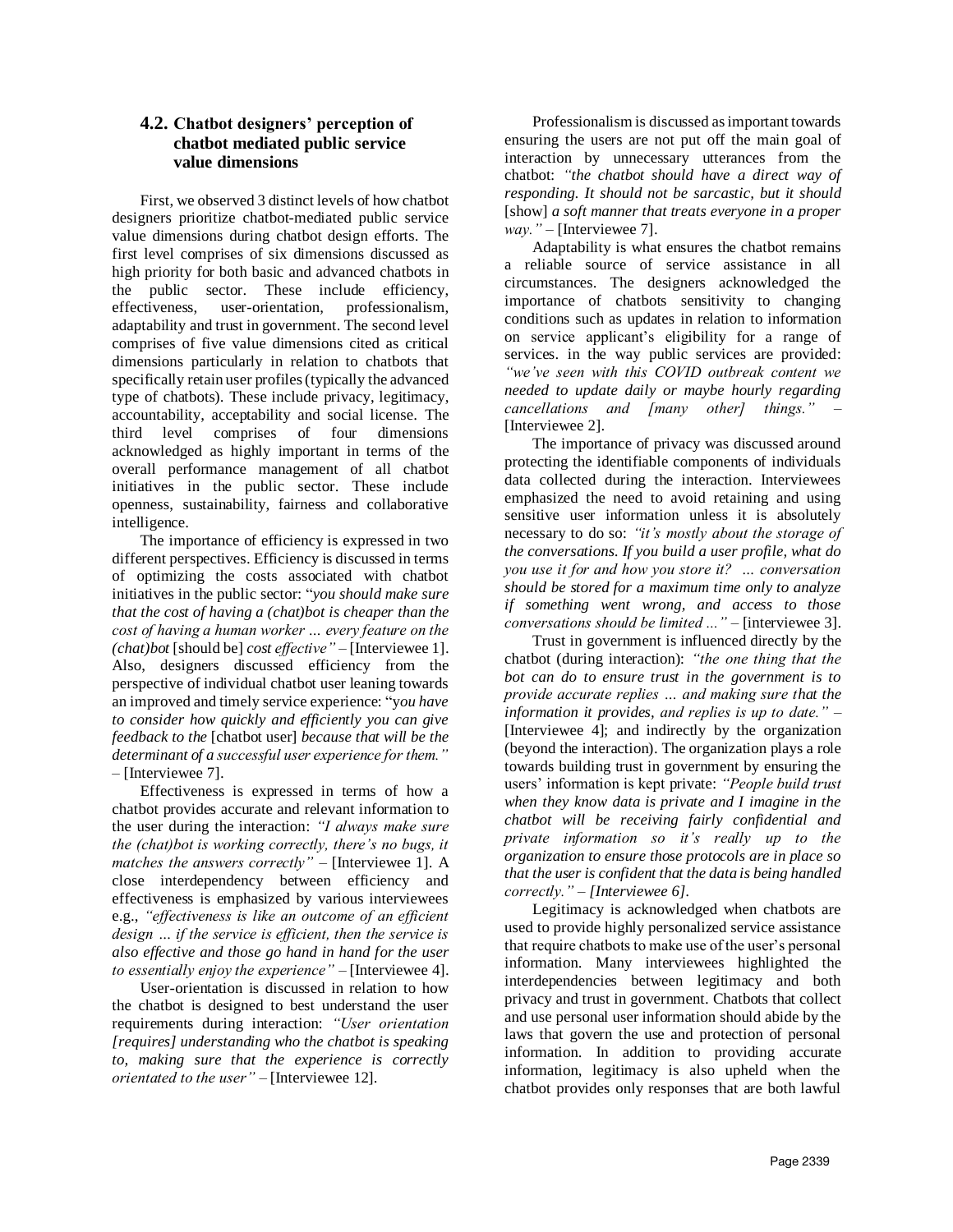(compliant with the laws and regulations) and ethical. "*you've got to ensure that the chatbot responses [are] trustworthy and compliant to the laws and regulations ... If it gives a response that is unlawful, then it's totally going to destroy the credibility of the design* 

*and the solution." – [*Interviewee 12].

The designers also discussed awareness of the importance of fairness for chatbots in the public sector. Designers acknowledged the need to extensively test the chatbots to eliminate any bias tendencies that affect fairness: *"Fairness has to be considered at the initial design stage and at the actual conversational (...) when a chatbot [exhibits] any form of discrimination, no one will use that bot."* 

*"* – [Interviewee 6].

Openness was discussed as another important factor. For example, one designer highlighted that "[*openness] is important to give confidence of privacy to the users"* – [Interviewee 10]. Another designer highlights that "*in government [openness] is key ... [it] is how the chatbot makes a decision, it's something that I believe research hasn't come to an answer yet."*  – [Interviewee 3].

Accountability was acknowledged as the degree to which the chatbot facilitates an accountable channel for service interaction. Further, it was discussed based on two factors including: (1) encouraging the users to share the most accurate information in order to receive an appropriate response; and (2) creating channels that enable the user to challenge an outcome that may not have been intended by the user: *"There are two sides, we need to make sure the chatbot provides information that can be verified as accurate and, two, the users have to give proper information so that the chatbot can provide accurate information"* – [Interviewee 11].

The importance of social license is discussed oriented towards ensuring an on-going approval of the chatbot initiative from the society at large. Steps have to be taken to communicate the benefits of introducing a chatbot in order for the society to embrace it: *"we aim for a solution that's providing some social good and people see it as a positive in terms of replacing an existing process. The biggest thing is educating users that this is now the [channel] they have to use to engage with the [organization"* – [Interviewee 8].

In terms of acceptability, designers explained that in order to implement a successful chatbot in the public sector, the end users first have to accept the chatbot's viability as a service channel: *"users are the ones that should accept your end product at the end of the day… I always stick with the acceptability that is coming from the [user] and not from the developers' side"* – [Interviewee 2]. The interviewees also emphasized the importance of tracking the relevant

metrics that give an indication of how the chatbot is received on a continuous basis.

Finally, sustainability was discussed in terms of ensuring that introducing chatbots is beneficial to the public sphere and particularly to the chatbot users. Introducing chatbots should ensure efficient utilization of public resources: "*government [agencies] ask for chatbots to help people and also to preserve money … Implementing chatbots should reduce the pressure on human resources and financial resources for the chatbot users*". [Interviewee 11]

# **5. Discussion**

We reconciled insights from the chatbot designers and chatbot users to (1) broaden the theoretical understanding of chatbot-mediated public service value; and (2) contribute towards the interpretation of public service value dimensions in the design of chatbot initiatives within the public sector.

Our findings lay both theoretical and practical foundations for advancing public-service value laden approaches in public sector chatbot initiatives. First, we observed that the chatbot users are primarily concerned with only a subset of chatbot-mediated public service value dimensions, specifically efficiency, effectiveness, sustainability and trust. On the other hand, chatbot designers acknowledge the importance of an additional 11 chatbot-mediated public service value dimensions (including userorientation, professionalism, adaptability, privacy, legitimacy, accountability, acceptability, social license, openness, fairness and collaborative intelligence), however with different levels of priority. One reason for this disparity is that chatbot users focus primarily on their individual service experience, while chatbot designers are increasingly aware of the importance of public service values and embedding them in their designs. They mentioned that they are aware of the debates related to the notion of public service values. Many of them mentioned that they are observing more emphasis on values from public agencies commissioning the chatbot initiatives.

While some of the same values were important to both stakeholder groups, the detailed understanding of the values and how they should be measured were different. This suggests that both user perspectives and agency perspectives should be measured and reconciled. Additionally, specific chatbot design recommendations should envision a holistic interpretation of public service value dimensions to balance the technical aspects, functional aspects, and user experience.

Oftentimes public service value measures are defined from the viewpoint of the public agencies. For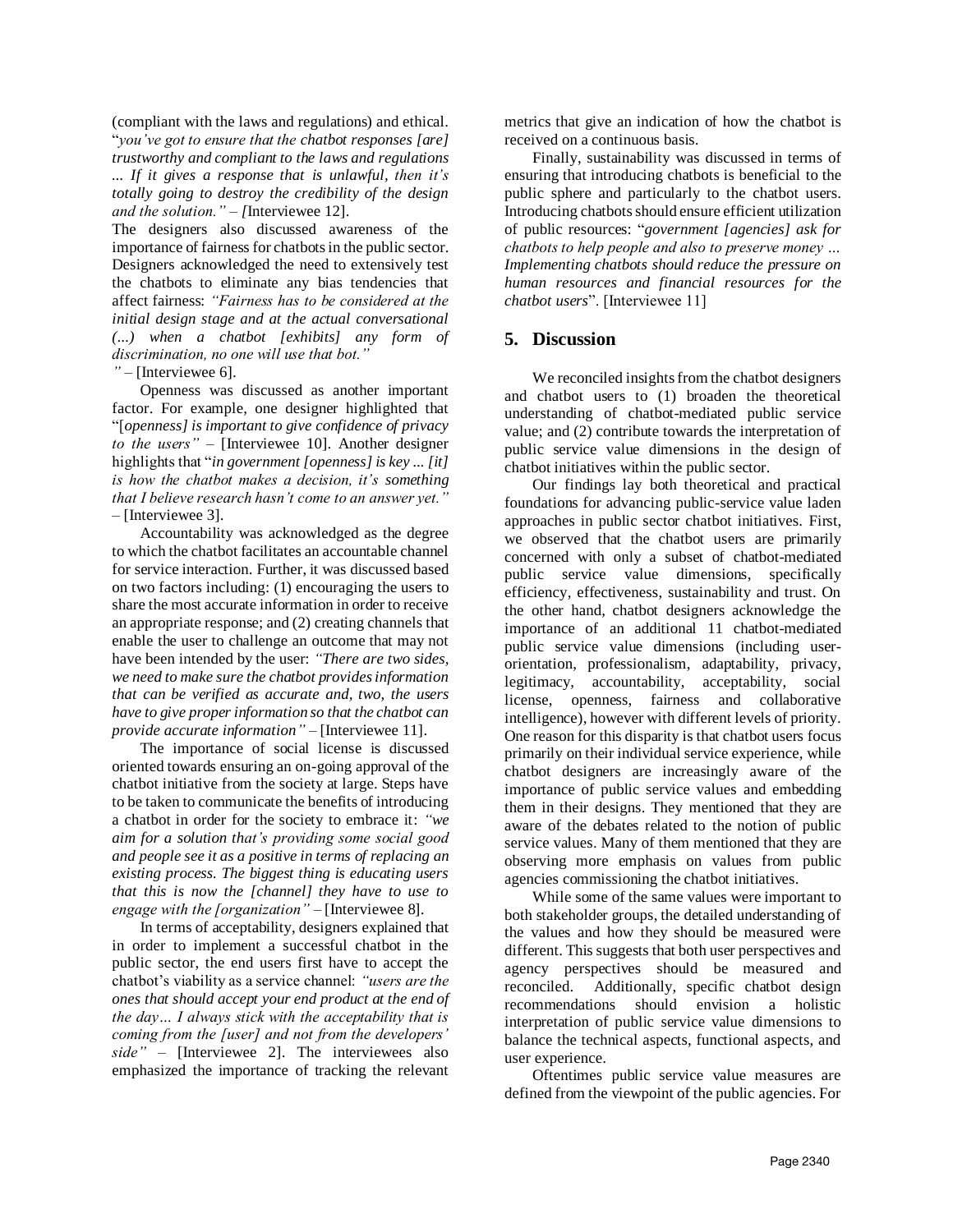example, while chatbot designers often discuss 'efficiency' in terms of how a chatbot contributes overall towards lowering the cost-of-service delivery for the public agencies, chatbot users interpret 'efficiency' from the viewpoint of achieving a service outcome in a timely manner. Consequently, to enhance efficiency, chatbot designers focus attention on developing chatbot algorithms that generate responses in order of priority based on frequently requested information. In contrast, chatbot users emphasize on facilitation of seamless service transition from chatbot to the relevant service as major contributing factors towards efficiency.

In terms of effectiveness*,* chatbot designers mainly focus on eliminating errors that may lead to incorrect chatbot responses while for chatbot users, effectiveness relates more to achieving the desired outcome based on their life circumstances and service needs. Chatbot designers also emphasize the need to implement intelligent dashboards for tracking the chatbot's performance to identify and eliminate algorithmic bugs. On the other hand, chatbot users feel the need for chatbots to afford them control over the interaction to accurately express their service needs as more important towards improved effectiveness. In addition to defining NLP databases of keywords, entities and intents aligned with expected user request to support the use of day-to-day vocabulary, chatbot designers also need to consider complementary features (e.g., clickable buttons and type-in options) for chatbot users to clarify service needs.

Trust in government established through trust in chatbot-mediated public service delivery is largely derived from the chatbot performance from the viewpoint of the chatbot users. Chatbot users are more concerned about the confidence they have in the accuracy of the final outcome and the levels of control over the information shared, particularly when confidential information is disclosed. The chatbot designers' envision trust is established when chatbots deliver outcomes that are comparable to other public service channels. Chatbot designers emphasize the need to minimize back-end access to user information collected during the interaction, unless it is necessary for algorithmic training purposes. All identifiable data elements are excluded for training. In cases where confidential user information is retained, chatbot designers also discuss the necessity of affording the users control to verify and modify such data.

Ensuring sustainability through chatbot-mediated public service delivery focuses more on the benefits generated towards the chatbot users. Chatbots should be designed to minimize the related service costs for the chatbot users. While the chatbot designers fail to explicitly provide chatbot features that can directly

contribute towards sustainability, chatbot users emphasize that establishing sustainability requires minimizing complications towards achieving the intended outcomes.

Chatbot-mediated public service value dimensions do not exist in isolation. Establishing public service value dimension-specific chatbot design recommendations requires evaluating these recommendations against all the other public service value dimensions. For instance, many chatbot users highlight that chatbots fail to afford the opportunity to naturally communicate and negotiate specific service needs in detail. On the other hand, many chatbot research efforts are investigating how public service value dimensions including user-orientation and collaborative intelligence can be enhanced by introducing multi-modal chatbot interfaces. While research is emerging addressing the fallings of chatbots from the user perspective, care should be taken on the interplay of multi-modal chatbot interfaces particularly with the other public service value dimensions including privacy, openness and legitimacy. There is a risk that multi-modal chatbot interfaces will learn sensitive information during the interaction without the user's consent and knowledge. With the many public sector data governing bodies (e.g., GDPR) that regulate the use of citizens data in terms of both privacy and openness of procedures, there is an evident need for establishing legitimacy through compliance with existing laws.

Building social license is an ongoing expectation of public service delivery. The performance of chatbots deployed in the public sector over time and across all the public service value dimensions determines the ongoing social license and public trust in chatbot-mediated public service delivery. From the interviews, particularly the interviews with the chatbot designers, we realized that both social license and trust in government are closely influenced by professionalism, adaptability, accountability, acceptability and fairness. During chatbot-mediated service interactions, it is necessary to ensure that chatbots carefully consider the choice of words and maintain a respectful tone to uphold professionalism. Similarly, given the ease of access of chatbots to users, it is essential that the chatbots display adaptability in consistently delivering accurate and up to date information. In terms of accountability, chatbots should strive to support traceable decision-making process records. In public sector chatbot initiatives, acceptability can be accounted for when platforms to engage diverse public stakeholder groups are established throughout the chatbot design process. With regards to fairness, it is essential to invest in rigorous chatbot testing with expected bias inputs to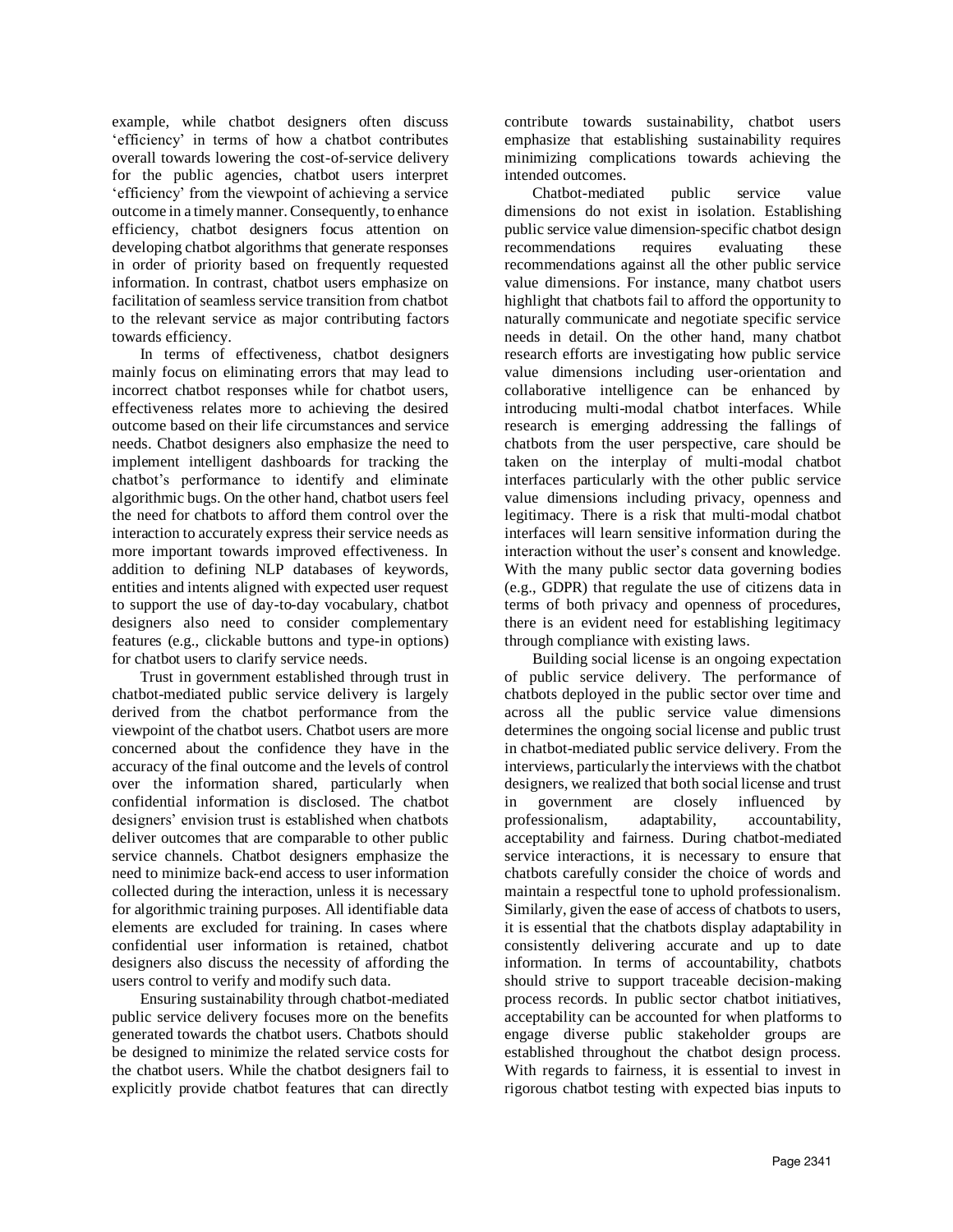ensure the chatbot responses are free from any forms of bias.

#### **6. Future Research and Limitations**

First, future research can use findings of our empirical research (public service value dimensions for chatbot-mediated public service delivery) as an initial guide for developing and proposing design guidelines and recommendations that support embedding the values in the design of chatbots. Overall, public service value dimensions play a role towards the user acceptance of digital systems in the public sector [37], we invite future research to investigate this notion in the context of chatbots.

Our empirical research is limited to two different types of techniques to interview two major groups of stakeholders (designers and users). While our study is one of the few of its kind that uses more than one method of information elicitation and covers insights from more than one group of stakeholders, we believe that future researchers can contribute to a higher coverage of potentially new insights by conducting different methods (e.g. focus groups and surveys) to collect data from the chatbot users, chatbot designers and potentially different stakeholder groups such as public managers. The survey method could also be used to quantitatively test our research findings. Our user focused investigations were limited to individuals with chatbot-mediated service experience within an Australian public service context. Future research can also explore how different public (and private) service contexts and user demographics, including inexperienced chatbot users may influence the findings.

Our research was conducted in the midst of the COVID-19 pandemic, where a number of individuals turned towards digital service channels [38]. We acknowledge that this might have influenced our findings. Given the inexistence of previous studies for comparison in this research area, we invite future research to investigate whether pandemics such as COVID-19 may impact the value perceptions of users and designers of digital systems in the public sector.

# **7. Conclusion**

Embracing public service value dimensions at the centre of public sector chatbot initiatives is critical to align these initiatives to contribute towards public value. There is increased risk of drawing negative attention on chatbot initiatives that overlook the public service value dimensions. Chatbot users and chatbot designers are two key stakeholder groups that influence the success of chatbot initiatives in the public sector. Our paper presents insights to incorporate the value perspectives of these two key chatbot-mediated public stakeholder groups. In addition, the insights from this paper can be used to propel future research studies on integrating public service value theories with AI driven service delivery concepts.

# **8. References**

- [1] A. S. Miner, L. Laranjo, and A. B. Kocaballi, "Chatbots in the fight against the COVID-19 pandemic," *npj Digital Medicine,* vol. 3, p. 65, 2020/05/04 2020.
- [2] A. Androutsopoulou, N. Karacapilidis, E. Loukis, and Y. Charalabidis, communication between citizens and government through AI-guided chatbots," *Government Information Quarterly,* vol. 36, pp. 358-367, April 2019.
- [3] T. Makasi, A. Nili, K. C. Desouza, and M. Tate, "A Typology of Chatbots in Public Service Delivery," *IEEE Software,* 2021.
- [4] Centers for Disease Control and Prevention, "COVID-19 Testing Overview," ed: U.S. Department of Health & Human Services, 2020.
- [5] SingHealth, "SingHealth and A\*STAR codevelop smart chatbot to enhance care for COVID-19 patients at community care facilities," ed: SingHealth Group, 2020.
- [6] T. Makasi, A. Nili, K. C. Desouza, and M. Tate, "Chatbot-mediated public service delivery," *First Monday,* 2020.
- [7] B. Graham, "Transport for NSW's interactive Facebook assistant slammed for posting error messages and website links," ed: news.com.au, 2018.
- [8] D. Finley. (2020, 27 February) Virtual care firm Babylon fired back at a doctor critiquing its chatbot by publicly posting his data on Twitter. *Business Insider*. Available: [https://images.markets.businessinsider.com/babyl](https://images.markets.businessinsider.com/babylon-chatbot-fires-back-at-doctor-critic-on-twitter-2020-2) [on-chatbot-fires-back-at-doctor-critic-on-twitter-](https://images.markets.businessinsider.com/babylon-chatbot-fires-back-at-doctor-critic-on-twitter-2020-2)[2020-2](https://images.markets.businessinsider.com/babylon-chatbot-fires-back-at-doctor-critic-on-twitter-2020-2)
- [9] P. Vermaas, P. Kroes, I. van de Poel, M. Franssen, and W. Houkes, "A philosophy of technology," in *From technical artefacts to sociotechnical systems* vol. 6, ed: Morgan & Claypool, 2011, pp. 1-134.
- [10] P. Panagiotopoulos, B. Klievink, and A. Cordella, "Public value creation in digital government," ed: Elsevier, 2019.
- [11] E. Witesman and L. Walters, "Public service values: A new approach to the study of motivation in the public sphere," *Public Administration,* vol. 92, pp. 375-405, 2014.
- [12] L. Andrews, "Public administration, public leadership and the construction of public value in the age of the algorithm and 'big data'," *Public Administration,* vol. 97, pp. 296-310, 2018.